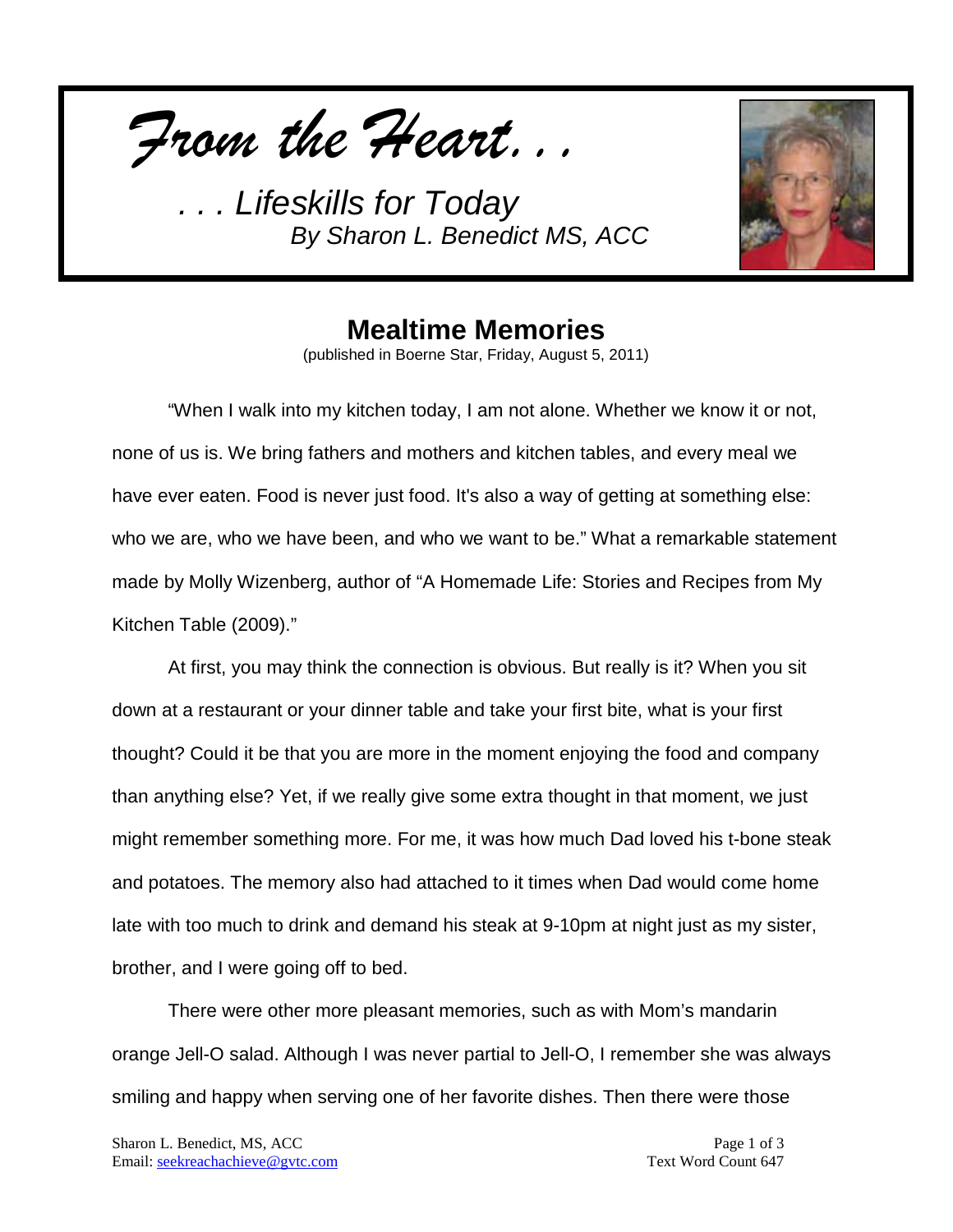barbeque weekends where Dad would heat up the grill for steaks on a Sunday afternoon. During those times, he wasn't drinking and had a welcoming smile for us. His anger seemed to melt away on those days. In later adult years, many more fonder memories around the dinner table made up for those sadder childhood times.

No matter what our childhood or adult experiences might have been, mealtime is intimately connected to an array of recollections—fond and joyful recollections as well as hopefully only a few sadder ones. What memories surface for you at the dinner table last night or that picnic at the lake you had last month? For your young and adult children, take this opportunity to ask them this question. Be ready and willing to hear their memories without judgment or being defensive. And be sure to thank them with a hug for sharing their recollection as they saw it. With a open heart and mind, you will be amazed at what you hear. Their recollection may just spark a desire for you to make some changes for the better and reaffirm those happier memories with your next mealtime gathering.

According to the Bureau of Labor Statistics' Time Use Survey (2010), Americans spend just under two hours per day in eating, drinking, including food preparation & clean up. Let's keep in mind Wizenberg's words. "Food is never just food. It's also a way of getting at something else: who we are, who we have been, and who we want to be." Within that short span of time, you and your family have an opportunity to be together to make mealtime memories that demonstrate your love and care for one another. Whether at breakfast, lunch, or dinner . . . at home or restaurant, begin to capture special moments to be forever remembered and cherished.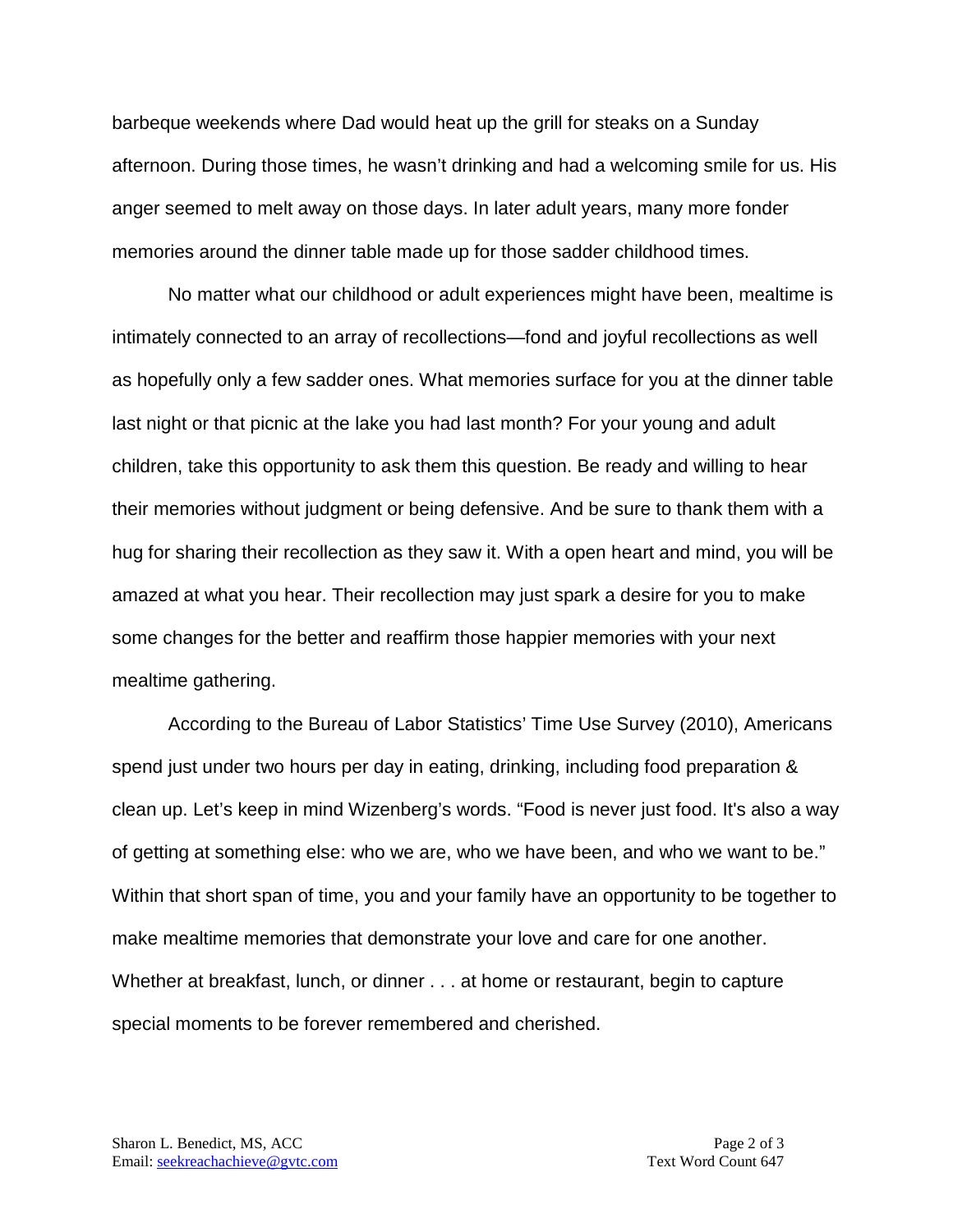May those memories be held near today and through the years when a smile is given, a safe haven offered, and forgiveness is needed. As J.R.R. Tolkien's Hobbit story describes, may your home be a pleasant mixture of them all—"His house was perfect, whether you liked food, or sleep, or work, or story-telling, or singing, or just sitting and thinking, best, or a pleasant mixture of them all."

*\*\*\*\*\*\**

*Sharon L. Benedict, MS, ACC, is a certified life/wellness coach-consultant, specializing in lifeskills, wellness, and creative arts development for individuals, businesses and organizations [\(www.harvestenterprises-sra.com\)](http://www.harvestenterprises-sra.com/).She welcomes your questions and comments and can be contacted at [seekreachachieve@gvtc.com.](mailto:seekreachachieve@gvtc.com)*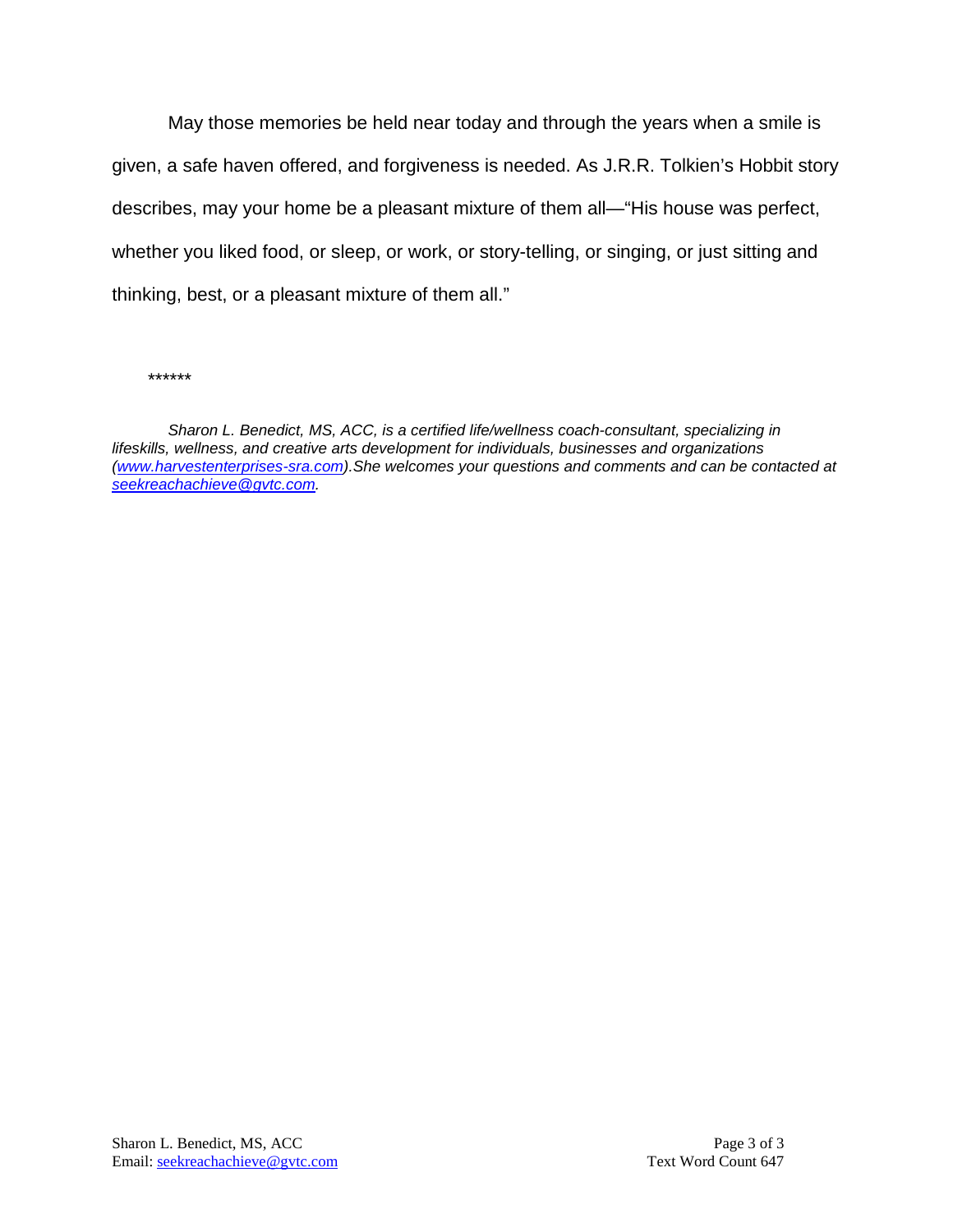*From the Heart...*



## **Mealtimes that Mend Fences**

(published in Boerne Star, Friday, August 12, 2011)

For any of us who sit down to a meal when angry, we all know what it does to not just our digestion but our relationships of those sitting next to us. So, how can mealtime actually be a way to restore relationships? Whether mending fences involves simply a splitter or two, or a major reconstruction, sharing a meal can go a long way to resolve many a disagreement.

Throughout history meals have been a integral part of welcoming strangers and sustaining relationships within families, friends, and nations. And for many cultures, sharing meals is a sacred gathering. According to an ancient Buddha saying, "If you knew what I know about the power of giving, you would not let a single meal pass without sharing it in some way." For the Hebrew and early Christian, offering a meal to a stranger or even a supposed enemy was encouraged under many circumstances—such as with Hebrews 13:2 (ampl). "Do not forget or neglect or refuse to extend hospitality to strangers [. . . being friendly, cordial, and gracious, sharing the comforts of your home and doing your part generously], for through it some have entertained angels without knowing it." What a meal that would be—knowing you entertained angels!

So, in all your daily routines at work and home, who do you feel needs some hospitality and meal offering to help mend fences in your relationship? And what about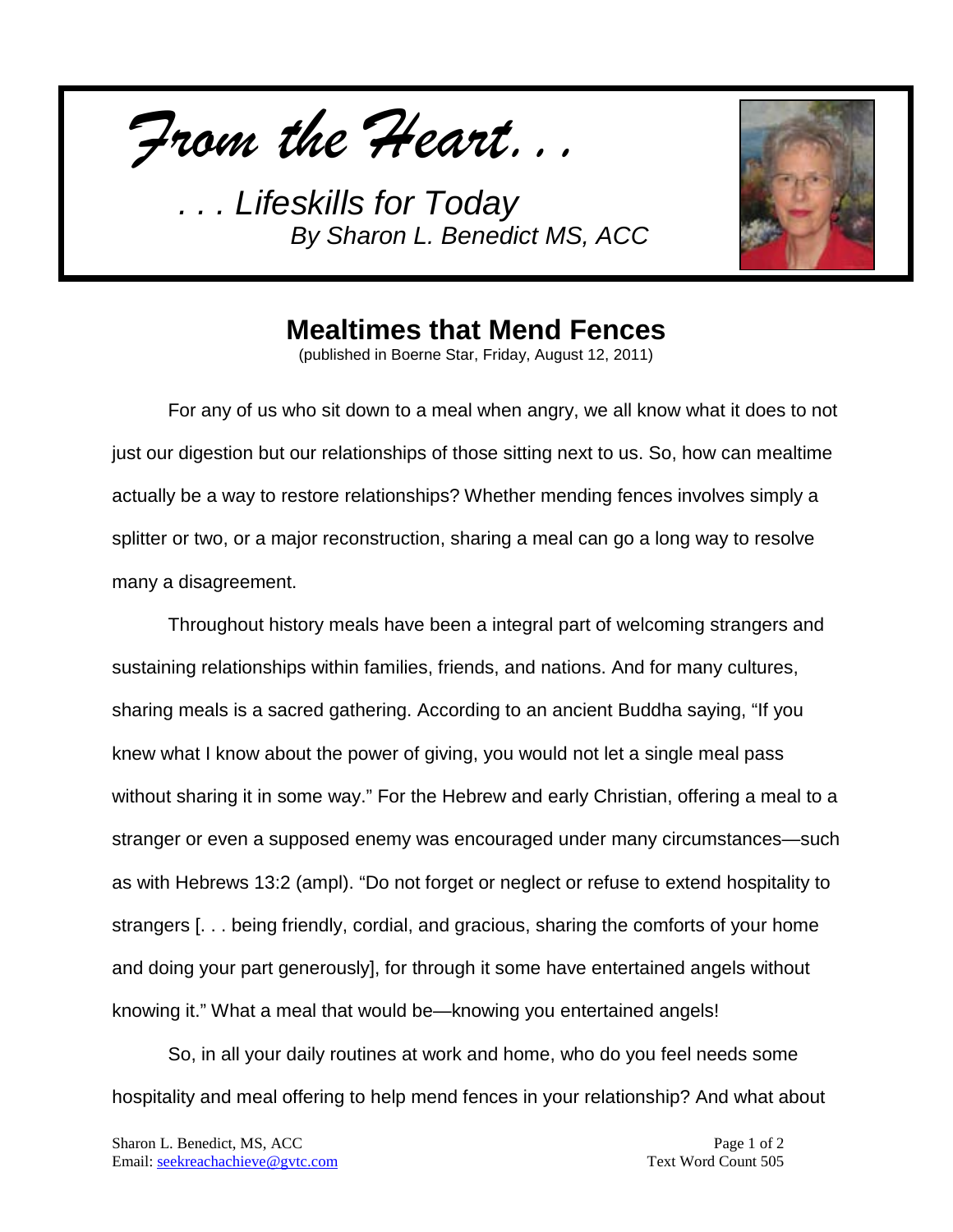your motive for the invite? Are you just trying to win them over to your side or fix them? If your attitude is one of humility and hospitality with a listening heart, then the invite might just be accepted.

Give some thought about what environment your guest(s) may feel most comfortable. What are their favorite foods? And keep in mind to be upfront about the invite so your prospective guest(s) won't feel ganged up on with some hidden agenda. Be willing to relax and go with the flow. There is always a way to disagree agreeably while learning to enjoy each other's company. You might end up with a friend for life. You never know until you try.

Just as with the family meal, your meal offering is an opportunity for sharing, generosity, thoughtfulness, and a talent for civilized conversation. Even if the conversation becomes more serious, with a sustained humble and open attitude, the meal will be not only enjoyable but memorable for both host and guest(s). So, the next time you have a battle with the boss or end up gnashing your teeth about your neighbor, consider the possibility of inviting them to a peace offering meal together. But make sure you leave behind your "I'm right, your wrong, and I'm going to fix you" mindset. Your mealtime together will then have the greatest chance to not only mend fences but also bear sweet, surprising fruit instead of sore grapes for everyone.

*\*\*\*\*\*\**

*Sharon L. Benedict, MS, ACC, is a certified life/wellness coach-consultant, specializing in lifeskills, wellness, and creative arts development for individuals, businesses and organizations [\(www.harvestenterprises-sra.com\)](http://www.harvestenterprises-sra.com/).She welcomes your questions and comments and can be contacted at [seekreachachieve@gvtc.com.](mailto:seekreachachieve@gvtc.com)*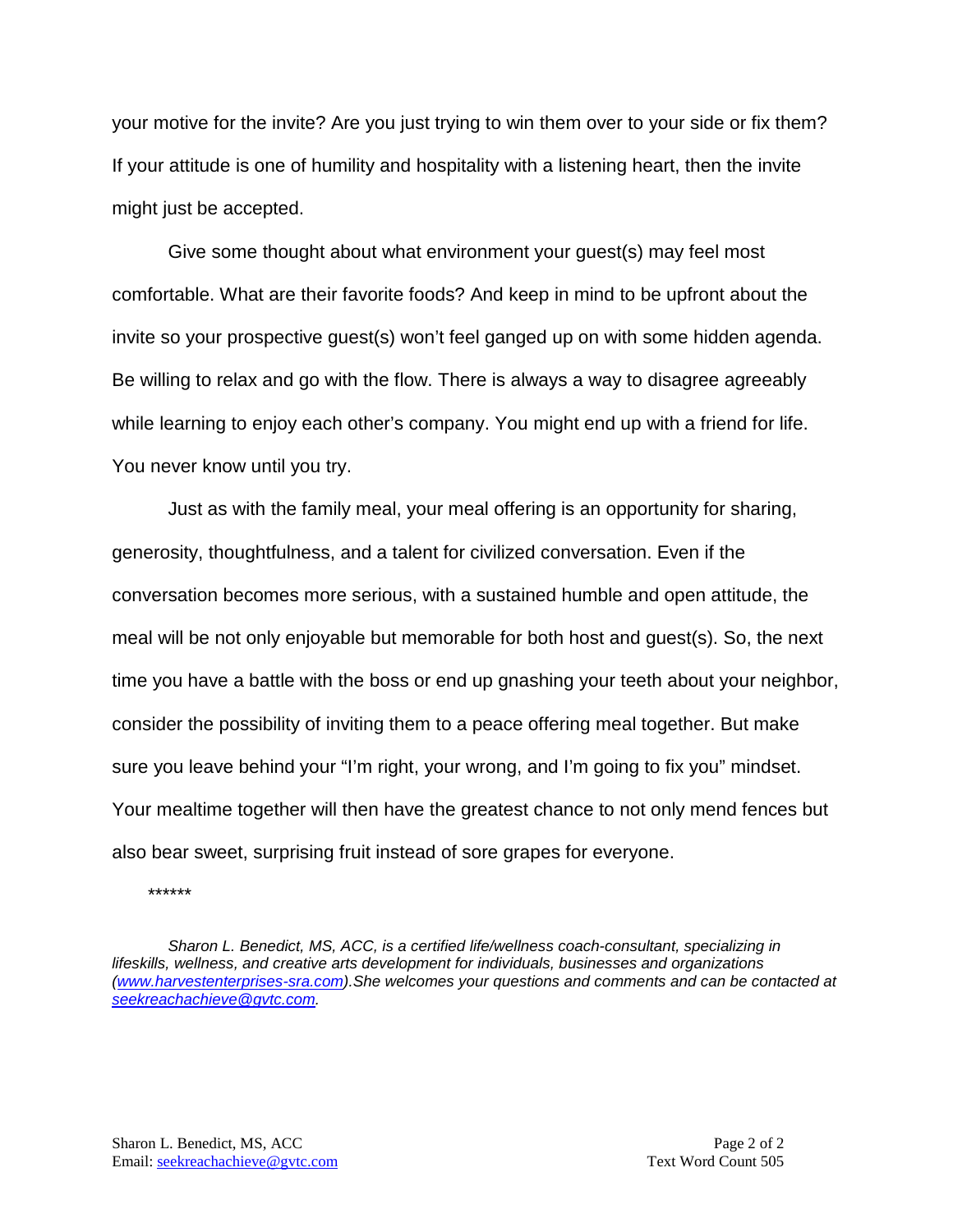



**Kids in the Kitchen…who's teaching them?**

(published in Boerne Star, Friday, August 19, 2011)

Remember back when you were about six years old or close to that age. What favorite food did you help Mom or Dad prepare? Or was the kitchen a taboo place for you? Were your parents too busy to have you join in?

With our fast paced world we live in giving time for cooking at home seems to be a rare moment today. With fast food just around the corner and frozen meals available at your local grocery store, why even try. You may say, "My life is so hectic at work and home, I don't have time to involve my kids. I just want to get the food on the table, eat, and clean up before the night is over."

Are you also one of those parents who doesn't realize that your kids can help with the cooking from a very young age? The USDA and other experts offer a number of benefits for the whole family preparing meals together as you have your kids join in. They emphasize that kids in the kitchen doesn't create a recipe for disaster. There are many good reasons for involving your children in food preparation:

- Provides quality bonding time with our children
- Gives opportunity for kids to learn about and develop an appreciation for cooking
- More likely to eat new foods that they helped prepare
- Learn how to follow directions for recipes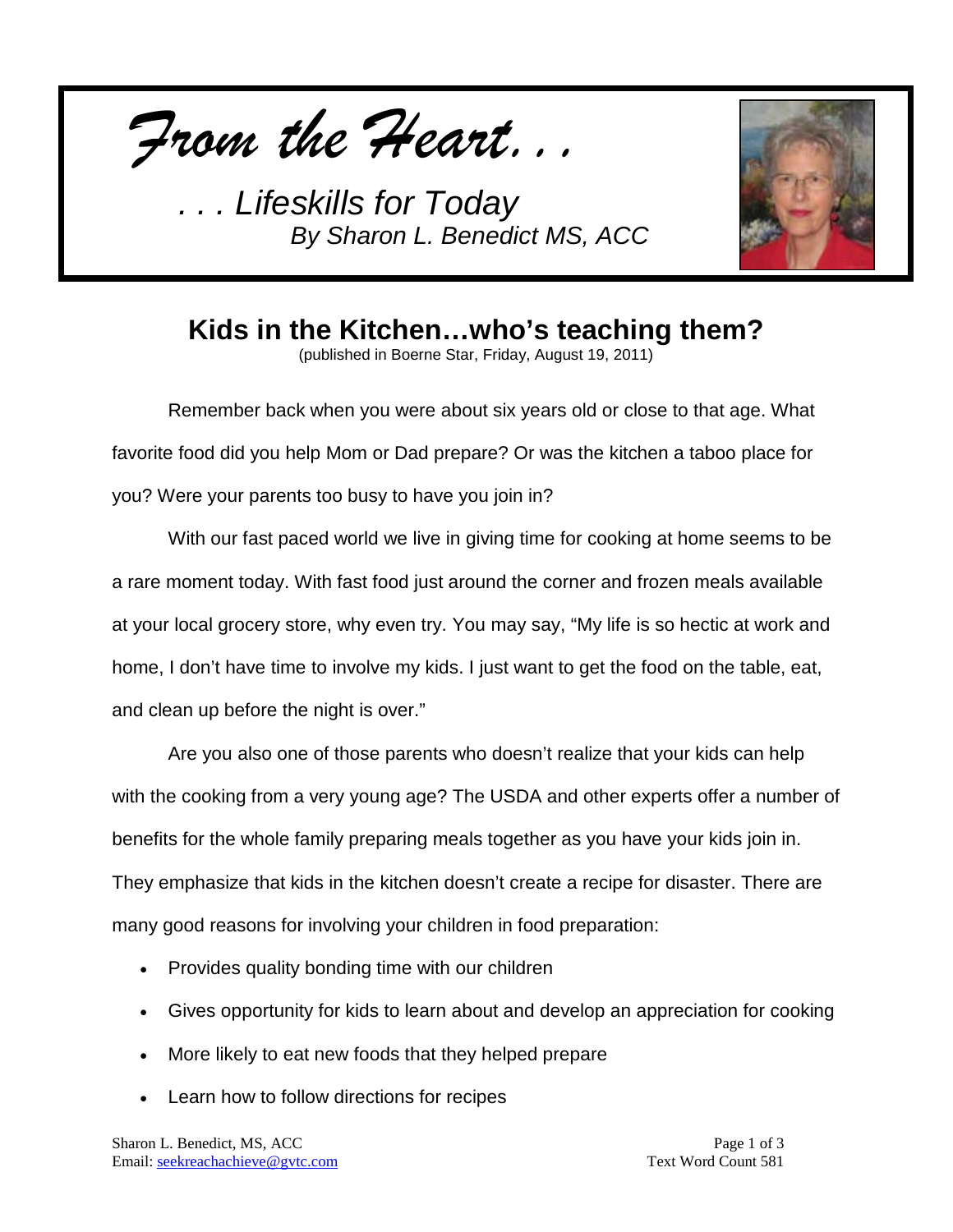- Develop math skills
- Encourages healthier eating habits
- Builds positive self image
- Rewards hard work and diligence
- Promotes eye-hand coordination
- Promotes a love for learning
- Fosters cooperation with others
- Encourages their imagination

The list goes on and on with all the wonderful benefits when cooking with your children. What other benefits can you think of you experienced as a child? With your own kids?

From toddlers just being allowed to stir or add items to the bowl to teens cooking a whole meal, every kid can help you in a variety of ways. With this weekend, begin to have your children join in on preparing a meal, with age appropriate activities of course. Make sure you let them offer ideas of their own that will be fun and healthy for all. Bring out one of your recipe books with lots of picture. Have your kids go through the book to see what recipes they would like to try with you.

If you want some extra help getting used to having kids in the kitchen, by all means visit your local businesses that specialize in teaching parents and kids how to cook. Boerne has two great resources, *Boerne Cooking Cottage,* and *Kiss the Cook.* Be sure to visit them both soon to get some great tips and helps. Take a class or two with your kids and on your own to add to the fun adventure with kids in the kitchen.

I leave you with these resources to check out. Have fun Mom and Dad stirring up all kinds of delight with your young ones. Time flies before you know it, and they are all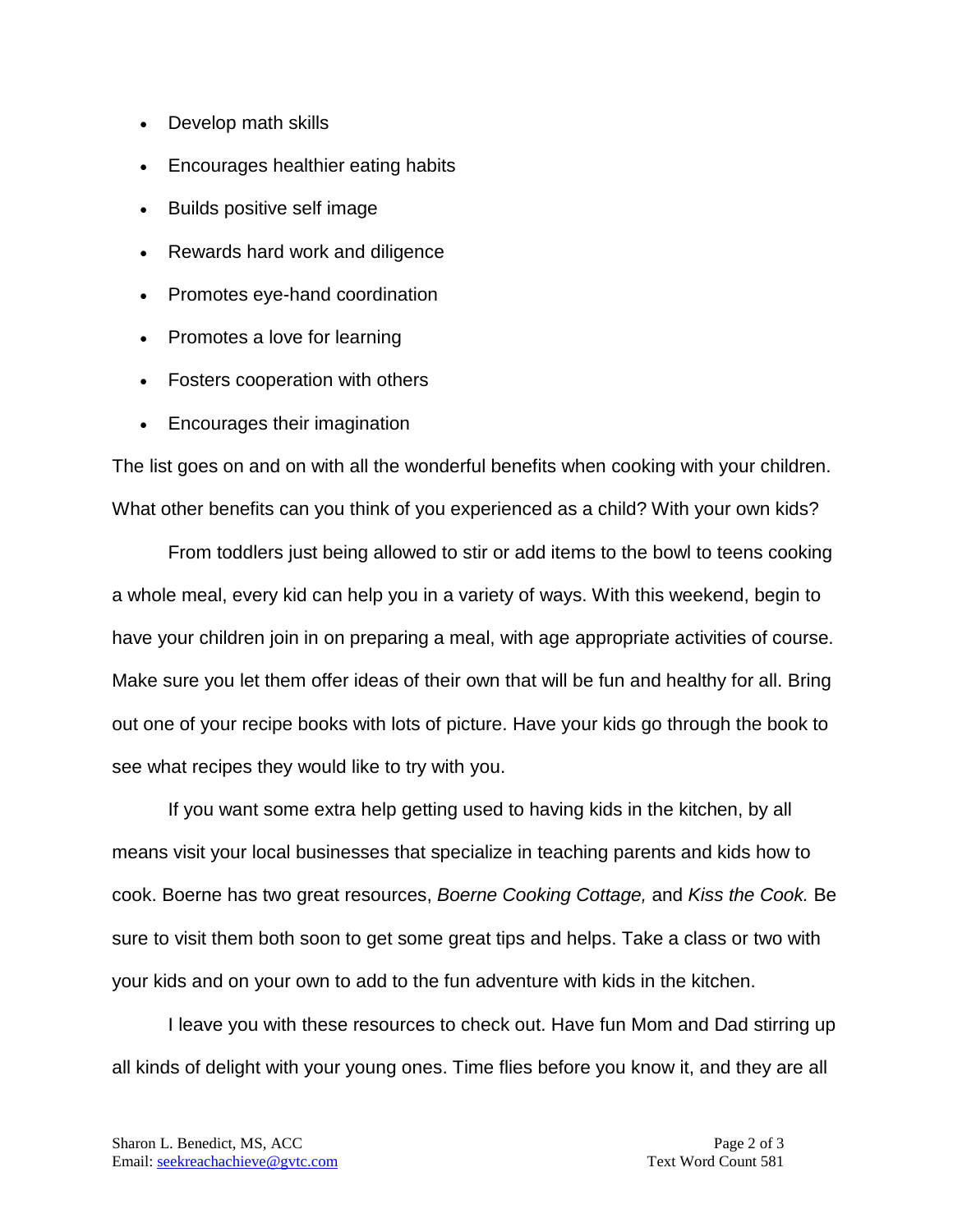grown up and far away. Start today to build kids in the kitchen memories never to be forgotten.

Resources:

USDA, [http://snap.nal.usda.gov,](http://snap.nal.usda.gov/) Tips for Involving Children in the Kitchen

Boerne Cooking Cottage, http://boernecookingcottage.com

Kiss the Cook, [http://www.kissthecooktx.com](http://www.kissthecooktx.com/)

*\*\*\*\*\*\**

*Sharon L. Benedict, MS, ACC, is a certified life/wellness coach-consultant, specializing in lifeskills, wellness, and creative arts development for individuals, businesses and organizations [\(www.harvestenterprises-sra.com\)](http://www.harvestenterprises-sra.com/).She welcomes your questions and comments and can be contacted at [seekreachachieve@gvtc.com.](mailto:seekreachachieve@gvtc.com)*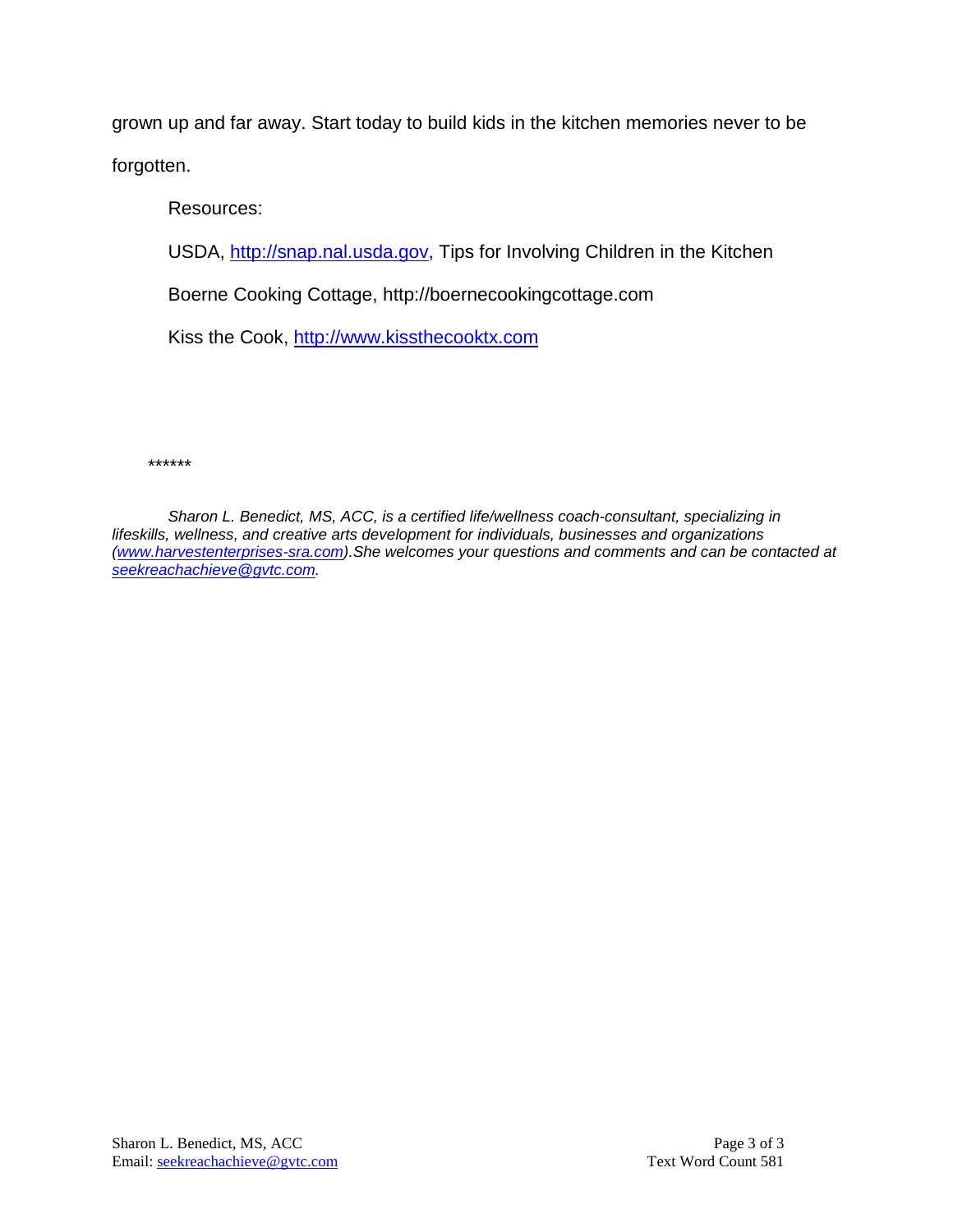*From the Heart...*



## **Veggie Mealtime Camouflage**

(published in Boerne Star, Friday, August 26, 2011)

Your kids come to dinner. You have slaved over the stove fixing them a fabulously healthy meal. What is set before them includes all the necessary food groups to keep them strong and healthy. But what you hear first thing is, "Oh Mom, not broccoli. I hate broccoli and won't eat it!"

Well, there is hope. I recently interviewed Rose Mery, owner and home cooking instructor for Rose of Bella Rose. Rose's passion embodies helping families, together, regain the art of home cooking and experience the wonderful benefits of healthy eating, and sharing the culinary adventure with their children.

One of her many talents is helping families create recipes that are not only healthy and wholesome, but also recipes their kids will love to help make and actually end up eating with gusto. I asked Rose to offer some tips for my readers to not only get the kids enthusiastically in the kitchen with them but end up immediately wanting to eat the very dish they helped create, and it even has broccoli in it!

As an expert for camouflaging those "avoid at all cost" cruciferous veggies such as cauliflower, cabbage, cress, bok choy, broccoli and green leafy vegetables here are some clever ways to bring both kids and parents back in the kitchen together and your kids first at the dinner table. My first question posed to Rose was—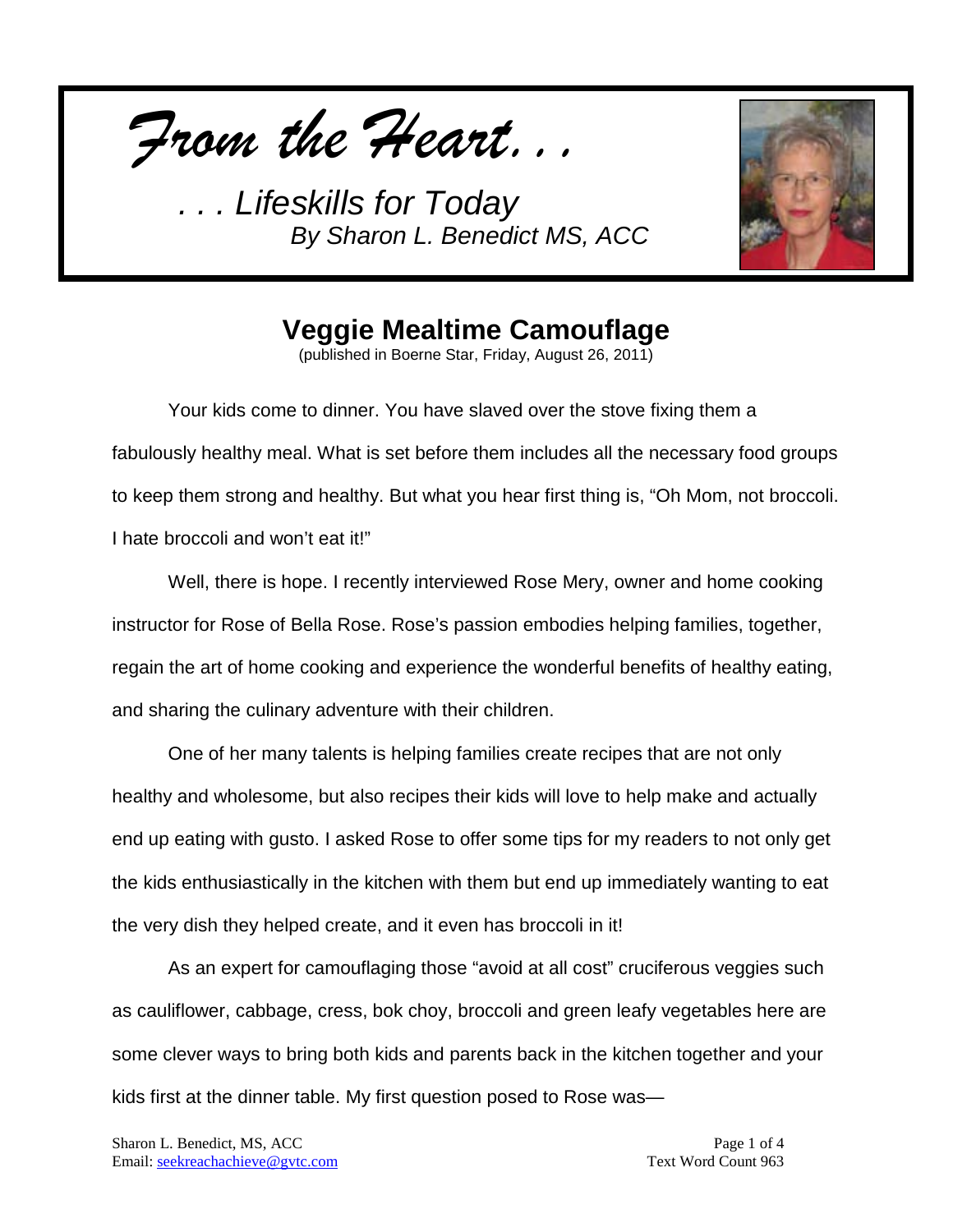1. What is the first thing you do when you step into your client's kitchen? "I evaluate the work space and make sure it is fully functional for fast and easy cooking. I take inventory of unnecessary "dead foods". These are foods that are processed, boxed, canned, full of preservatives, and additives. I work alongside the family to help establish better eating habits, healthier food choices, and whenever possible to incorporate a variety of living foods. Such as fresh fruits, veggies, meats, etc. I then make sure the kitchen is well organized in order to establish a cooking friendly environment."

2. How do you encourage your client to involve their child(ren)? "I encourage my clients to make mealtime fun and, as much as possible, choose recipes that are kid friendly. Let the children take turns choosing recipes from magazines and cookbooks that they would like to try. My belief is the more the children are involved with the food preparation, the more apt they are to eat it. If my clients have more than two children, an assembly line can be helpful in putting together casseroles and lasagnas!"

3. What are your clients' favorite dishes that are wholesome and their kids love them as well.

"I Love this one! My clients' favorite thing to learn to make is Middle Eastern Food. I have been making this since I was eleven and my recipes are from my grandmother who came over from Lebanon, and between her and my Mother they made sure that I learned how to cook at a very young age. Very recently, I was invited by a girl scout troop to come and introduce them to the Art Of Middle Eastern Cuisine and believe it or not, they gobbled this food right off their plates. Some of the children were a little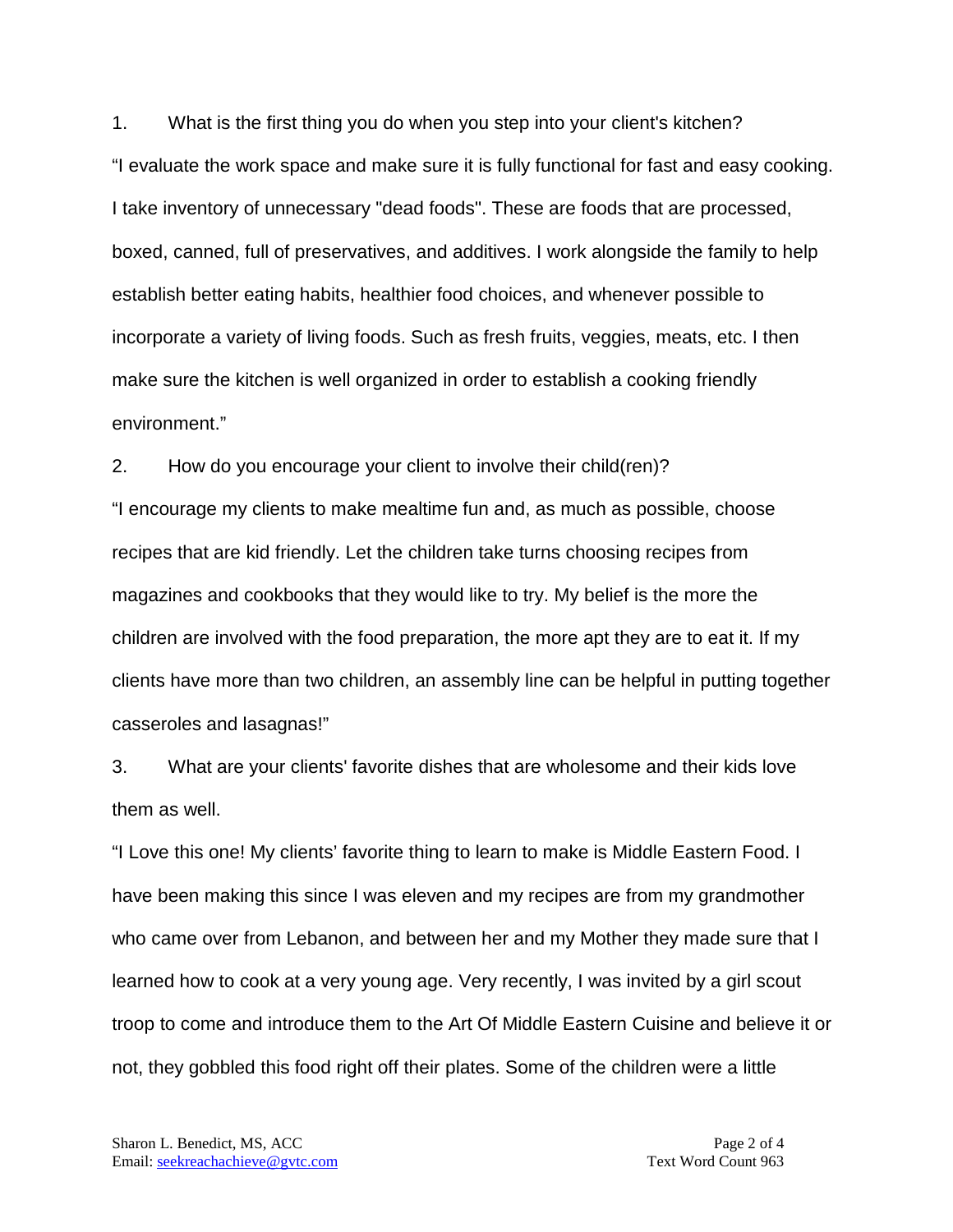skeptical about eating the stuffed grape leaves when they found out they grew on a vine. It is always such a joy to see family and children gathered around the table eating healthy food together."

4. What are the most common responses after teaching the parents and kids your home cooking techniques and recipes? Parents? Kids?

"Since all the food is made from scratch, The most common responses from the parents are that they can hardly believe how much their children are eating, the fact that they are actually eating fresh veggies, and how inexpensive it was to prepare. The children usually are excited and can hardly wait for their Mom to pull it out of the oven, knowing that they have had a hand in preparing it, and always say it is delicious! Most recently, a five year old was digging through her Chicken alfredo lasagna, looking for the fresh spinach she had put in just so she could taste it. Her mother was amazed!"

5. What would be your advice to my readers as parents on how to get started with healthy home cooking and having their kids loving it, together?

"I encourage parents to incorporate cooking ideas in their home. Talk to their children while grocery shopping about better food selections and choices. Setting out fruit in bowls is a great visual for kids to see while heading to the fridge. My friends that know me understand the minute I walk into a home, I want the cooking channel on. This is a standing joke whenever I show up! In their free time, I encourage children to cut out pictures of food from magazines in order to inspire them with ideas for cooking. The most important thing is to take the time to allow your children to be interested in helping you cook in the kitchen. Although it might take a little more time, in the long run it will pay off!"